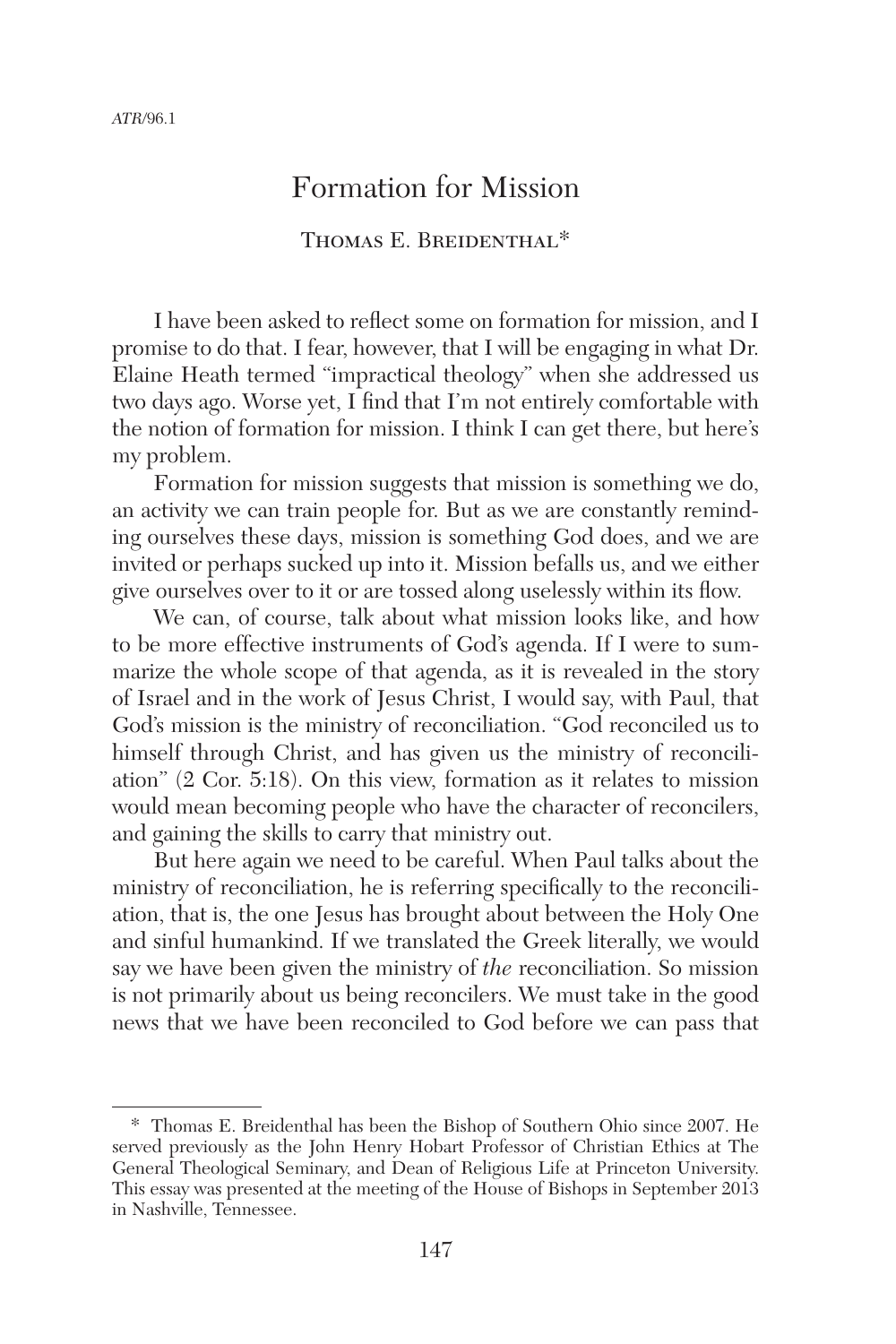reconciliation on. We can only do mission if it has been borne in upon us that we are loved whether we deserve it or not, freed by grace for grace. God's mission grabs us first, and we only start serving that mission because we are no longer our own, and find ourselves hurled forward into a new relationship with the neighbor, with whom we want to share the reconciliation that has claimed us.

Most stories of conversion display some version of this pattern. "It hit me that God loved me, and I was immediately on fire to share that love with others." On the one hand, the logic of grace demands that we love others as graciously as God has loved us. On the other, being loved by God can so free us that we are full of desire to do good to others. Thankfulness and good will toward God yield good will toward the neighbor.

But since this is the case, it is hard to see how we can talk about formation for mission at all. If mission is what we are always thrown into when we least expect it, if it is something God co-opts us for or drafts us into, simply because to be loved by God is to be gathered up by him into his purposes, then how can we prepare for it, or be trained for it, or grow into it?

I am thinking here of the typical small county town Episcopal church in southern Ohio that used to have wealthy patrons and social status and a full church on Sunday morning, but now is struggling to continue in its old ways while it deals with loss on every side. There are countless opportunities for this little band of Christians to minister God's reconciling, innovative love, and to exercise bracing leadership out of their own unaccustomed poverty, if only they will stop focusing on survival and start focusing on being the church. But how will that switch be flipped? God has to do it, but until the light goes on, there is very little we can do to form that congregation for mission. Before that corner is turned, everything, whether it be outreach, ecumenical partnership, or evangelism, is immediately transformed into a strategy for survival.

This is not to say that we cannot encourage congregations that are stuck to engage in practices that may help them to be more receptive to God's mission. As I will discuss a bit more later on, the shape of the eucharist provides a kind of blueprint for this. For instance, the Liturgy of the Word invites us to become familiar with the drama of salvation, and to find our own place in that story. More importantly, it invites us to share our own faith journey with others. This kind of sharing is key to our congregations rediscovering themselves as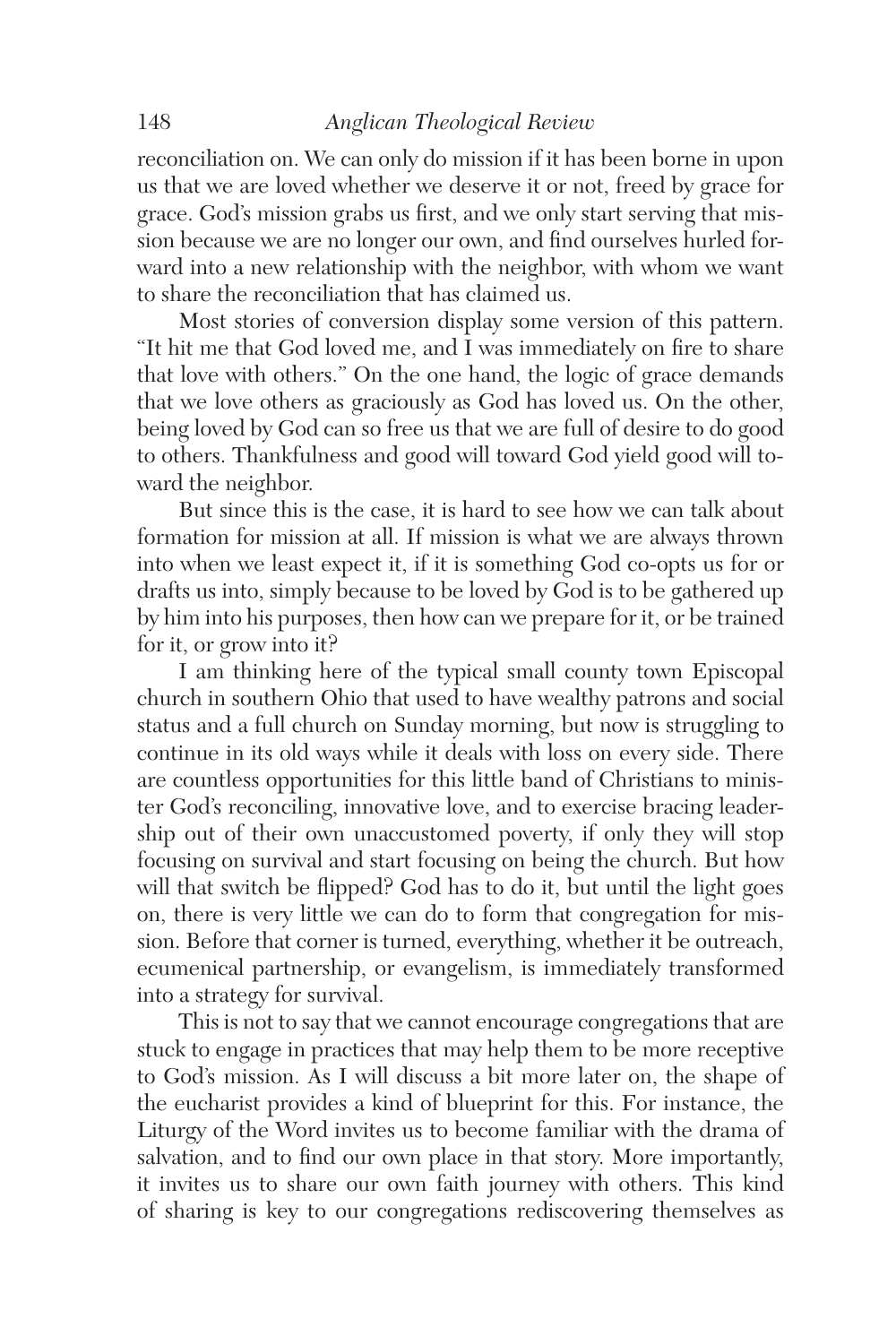intentional communities focused on God's will rather than just making it through another year.

We can pursue communal spiritual practices that prepare us to be ready when missional lightning strikes, and we should be energetically encouraging this pursuit, which we could call formation in the expectation of mission. But this in no way implies our producing mission out of our own efforts.

So let's return to the notion that mission is something that happens to us, and explore how we might think about formation on the other side of the mission event.

When we approach mission as something that happens to us because God has claimed us as God's own, we are approaching the domain of baptism. Baptism is the outward and visible sign of our reconciliation with God in Christ. We practice infant baptism because we believe that this reconciliation is entirely at God's initiative, so that, even if we are baptized as adults, we understand our decision to be something God has made possible by choosing us beforehand. Thus, whether we are an infant or an old person, baptism is about utter grace. As I suggested earlier, mission must be understood as arising out of this moment of grace. So getting clear about baptism will help us get clear about mission, and how we might be formed in relation to it.

In the New Testament baptism is not only about being washed from sin (that's the grace part); it is also about new birth, being born again. When Jesus tells Nicodemus he must be born from above or born again, Nicodemus goes with the "again" aspect of the pun and asks whether he must crawl into his mother's womb and emerge a second time (John 3:1–4). But his unspiritual and sexist interpretation of Jesus' claim actually brings home the force of Jesus' metaphor for resurrection life. To be reconciled with God is to be expelled out of a place of apparent safety into a world of exposure. Baptism is expulsion—expulsion out of anything that shields us from our connection with God or our connection with the neighbor.

There is a deep link between baptism as expulsion and how salvation works in the Bible. The children of Israel are expelled from slavery in Egypt into the wilderness, where they are forged into a people dedicated to God's purposes. Viewed negatively, the wilderness is a place of danger and potential failure. Viewed positively, it is the place where a new way of relating to God and to the neighbor can be explored.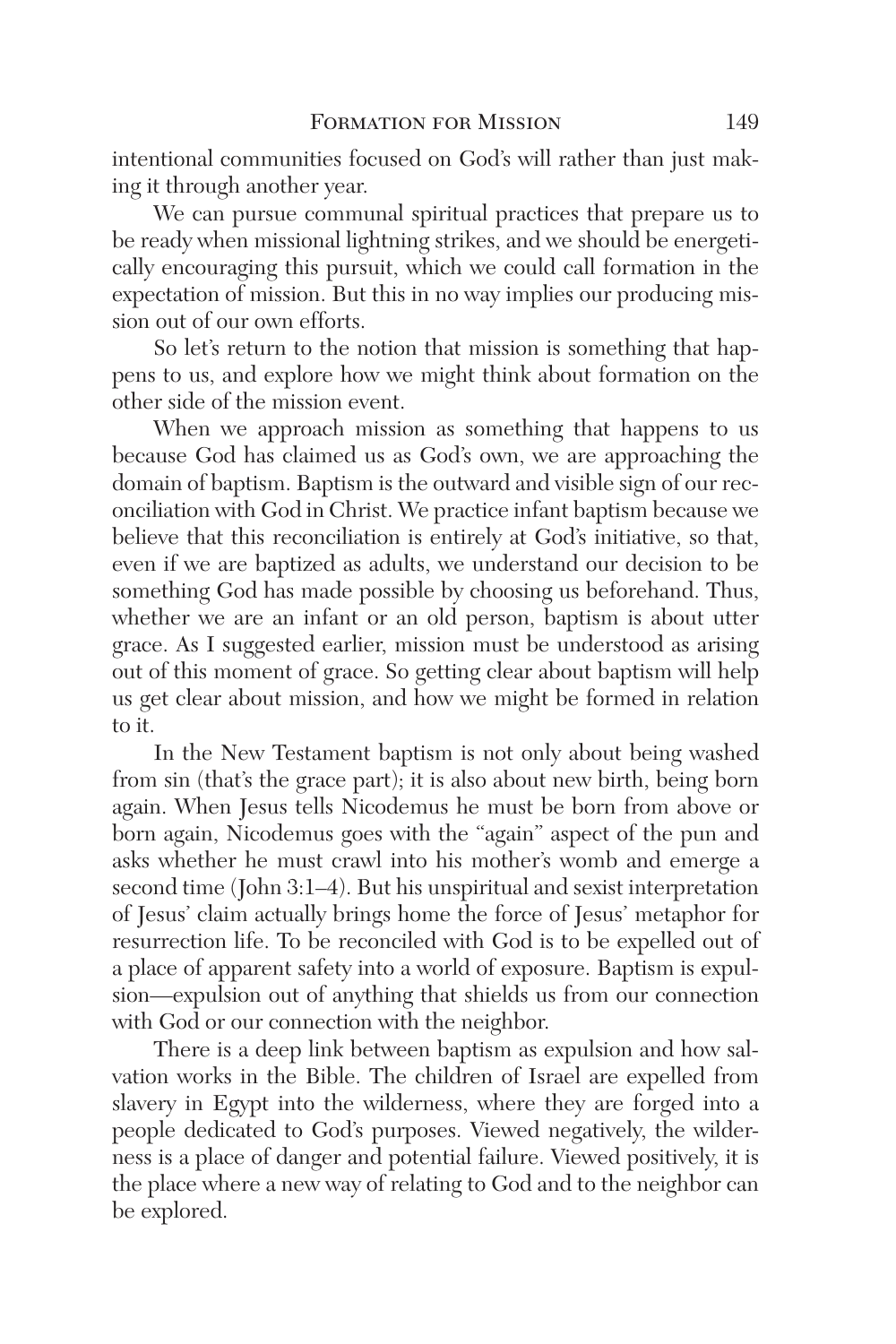#### 150 *Anglican Theological Review*

We are most familiar with the negative aspect. No sooner does Moses ascend Sinai to receive the Torah but the people forge the golden calf—not as a substitute for God but as their way of claiming allegiance to him. Their blasphemy is to make the Holy One the object of their own aspirations, but this is a blasphemy that would have been unthinkable if they had not experienced God in the first place as savior and Lord. In Egypt they had no notion of themselves as a people with a destiny, and no memory of a God who had chosen them for his own. Prior to the exodus, they had no opportunity to misunderstand God's glory because they had not encountered it.

Expulsion into the wilderness can increase our tendency to collude against God, to exclude outsiders, and to indulge in spiritual pride. But it can also be the opportunity to begin experiencing paradise. Why? Because, along with the spiritual dangers it poses, the God-inspired embrace of more community not less can yield a foretaste of the reign of God. There is an old Rabbinic midrash that during their forty years in the wilderness the Israelites enjoyed an idyllic life in a kind of lush water park—and Psalm 23 is cited to prove it! The point is most definitely not that the disaster of the golden calf and the unpleasantness at Meribah did not happen. The point is that the ensuing delay in entering the promised land brought its own blessings, as the people of Israel learned to rest in the Lord they could not control but could surely trust. Even as we speak, and as Rabbi Steve Gutow reminded us yesterday, our Jewish brothers and sisters are celebrating *Sukkot*, the nostalgic reliving of Israel's time of homelessness in the wilderness. It is said that when the Messiah comes, it will be while the Jewish community is reliving that time of blessed exposure to God and neighbor.

This is the basic logic of exodus: we go out from oppressive and destructive community to embrace community all the more, but at the risk of sinning all the more. At the same time, because we do sin, we arrive at a more mature understanding of ourselves as an exodus people whose exodus is far from over.

Acts tells us a parallel story about how following Jesus can expose us to temptations we otherwise would not have. Very early in the narrative, we learn of the three thousand people baptized on Pentecost. These new Christians spent every day praying and praising God in the Temple, and they were so sure they had crossed over into the perfect fellowship of the reign of God that they pooled all their resources and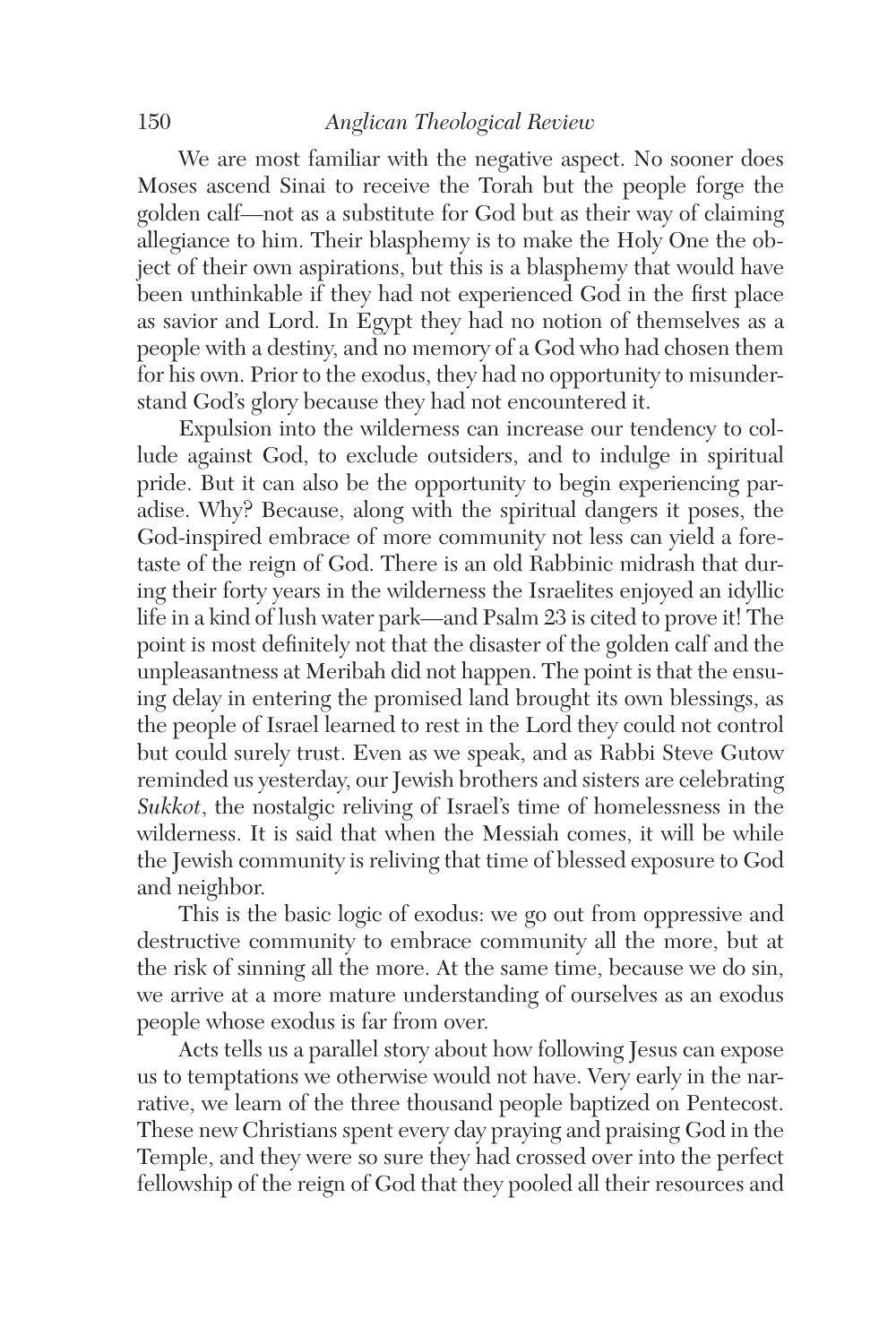distributed them to everyone equally, so that no one would have too little and no one would have too much. But one couple, Ananias and Sapphira, sold their property and contributed only a portion of the proceeds to the common pot, secretly keeping some of the money for themselves. For this they were struck dead—although I would rather say that they collapsed under the weight of shame. The bar had been set too high for them, and they were unable to behave in a manner consistent with what they had agreed to (Acts 5:1–11).

But, as it turns out, the whole community was also incapable of meeting the high standard it had set for itself. Within a very short time it was reported that the widows of the Jewish Christians who were foreigners—who spoke Greek instead of Aramaic—were being overlooked in the daily distribution. The fledgling Christian community was not such a perfect fellowship, after all! They were like any other human community, prone to forget the stranger and not to see the people on the margins. But the amazing thing is how they responded to this discovery. They did not deny it as untrue, or shrug it off as unworthy of notice, and they did not blame the victim. What they did was to invent the diaconate, ordaining seven men from the aggrieved party to ensure that no one in the community would ever be overlooked again (Acts 6:16). More profoundly, they acknowledged that they were an imperfect body in constitutional need of internal selfcorrection. So they created the ordained ministry as an instrument of self-criticism, to keep them moving forward in exodus.

I want to focus on the significance of this self-critical move, because it suggests a way in which we might more fully and properly embrace the notion of formation for mission. Mission is not our doing, it is God's—we are simply catapulted into it. But the spiritual dangers into which it catapults us are legion, since mission is about the redemption of community, and community is the context for all our sin. So we must learn how to embrace community without allowing it to drag us down.

Essentially, the church takes on the work of being a redeemed and redemptive community in full knowledge that embracing community will expose it to temptations which it will probably fall prey to, but which it can learn from. In other words, it embraces the time of trial as its permanent state until the eschaton.

So our way forward is to take on the huge risk of embracing community as an essential dimension of the reign of God. There has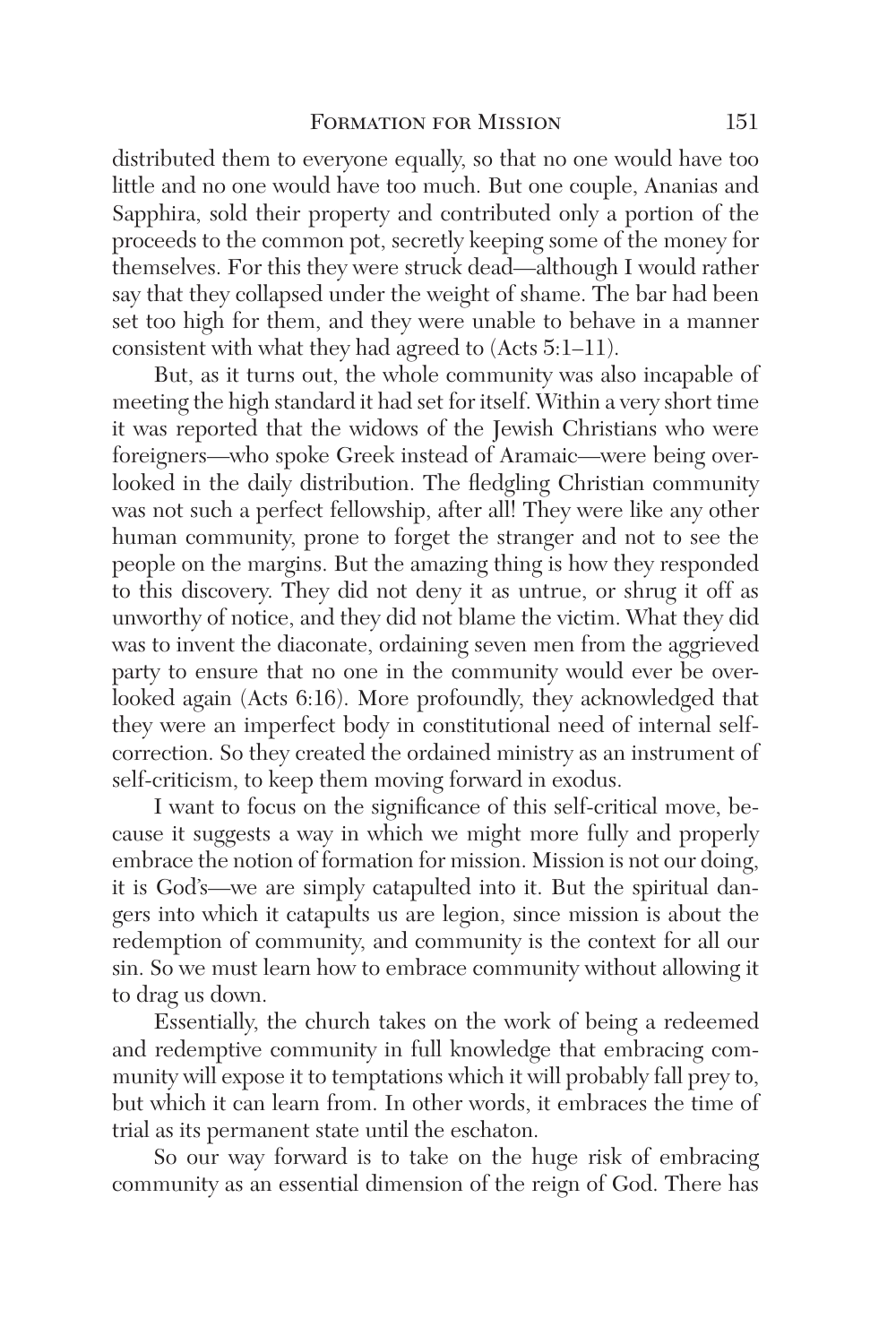#### 152 *Anglican Theological Review*

always been a tension within Christianity between valuing community and being wary of it. This tension runs through the desert fathers. It is a major question for Augustine, who moves from viewing the neighbor as a useful but dangerous resource to seeing heaven as a place where we will fully enjoy the neighbor along with God. It surfaces again in nineteenth-century Evangelicalism, with its stress on individual conversion uneasily—and impermanently—coupled with its zeal for organized social reform.

The Anglican tradition came down strongly on the side of community when it grounded itself in a *Book of Common Prayer* and in the ancient community-embracing ecclesiology that produced it. Cranmer envisioned the entire English nation as a Benedictine monastery turned inside out, with every aspect of ordinary life becoming an occasion for the work of sanctification of our common life.

The habit of self-criticism should make us ask whether Cranmer was just trying to sacralize the Tudor establishment, and should alert us to how the Prayer Book was later able to function as a tool of colonialism. But that might prove my point that the genuine embrace of community as a kingdom value always risks the abuse of community as a theater for collusion, exclusion, and oppression.

Yet, thanks be to God, this argument also works in reverse. Cranmer's vision, however he intended to use it, is a true reflection of a deep Christian conviction, namely, that Christ came not to rescue us from the spiritual dangers of community, but to redeem community and draw us more deeply into it. At our most graced, we are a tradition that regards the church as a school in which we are being formed to be open for mission, both through the discipline of a common life and through the conviction that society as a whole is a laboratory for reconciliation.

So what are the practices that form us for humble, open community in Christ? The eucharist is a rich source of layered Christian reflection on this question.

There are four moments in the eucharistic liturgy that reflect four essential practices (you may think of others):

(1) I mentioned the first one earlier on. The Liturgy of the Word directs us to communal engagement with scripture, and thus to shared reflection, theological debate and personal witness. This kind of free and open discourse, informed by serious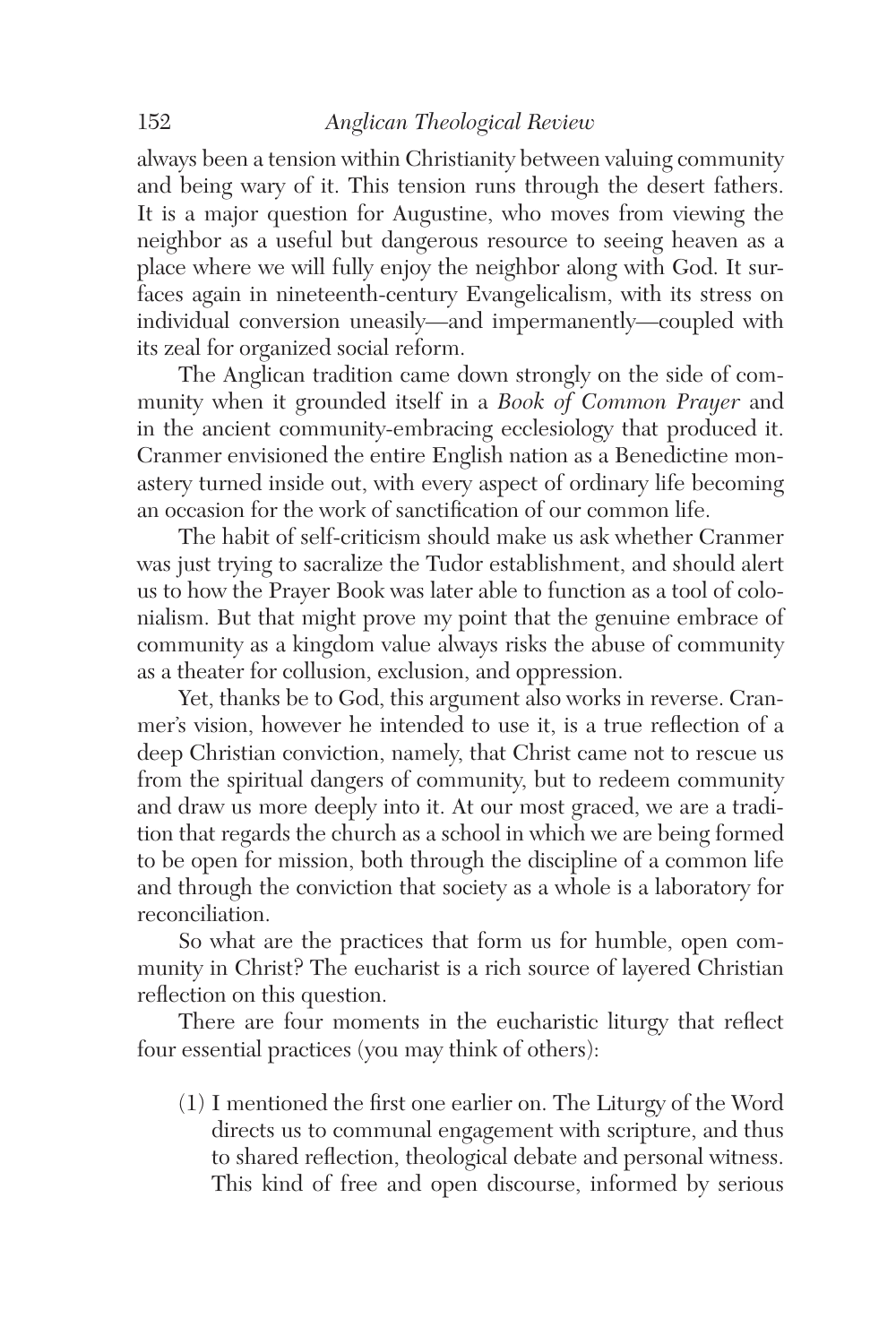study, allows for difference and opens space between us for Jesus. This practice militates against the confusion of community with conformity. One possible translation of Hebrew's great definition of faith places holy debate at the very heart of the church's life. We usually hear that "faith is the assurance of things hoped for, the conviction of things unseen." But the second half can also read as "debate about things unseen" (Hebrews 11:1).

- (2) The Prayers of the People are in fact an expression of the priesthood of all believers, as we join with Jesus in his high priestly work of intercession. (By the way, this is why it is important that we stand to pray these prayers.) It is harder for us to turn in on ourselves if we know ourselves to be participating in the prayers of the whole church in union with Christ. Also, as we pray deliberately for other people and other communities, we enter into the economy of grace—every good thing coming by way of someone else. It also moves us from the mindset of outreach to the mindset of partnership.
- (3) The exchange of the peace is the ritual enactment of the ministry of reconciliation. As such, it follows naturally from confession and absolution, as we share with others the peace we have with God in Jesus Christ. But this liturgical act also highlights an element of the ministry of reconciliation which is easily overlooked. The exchange of the peace forces us to acknowledge the presence of the other—and especially to pay attention to those who might otherwise remain unseen. This may be the most important exodus practice of all. When we force ourselves to see the stranger, or to see the strangeness of those who are familiar to us, we see that our community really has no edges.
- (4) The people's offering of bread, wine, and money is about generosity. As in the Prayers of the People, we are invited to acknowledge our connection to people and communities that may be far away from us geographically or ideologically. But the offertory is more particularly about offering ourselves, our souls and bodies, to God. We do this in the trust that this offering, however flawed, will not be rejected. In fact, we will be returned to our collective self as the body of Christ. Here we see clearly the Jewish and Christian conviction that